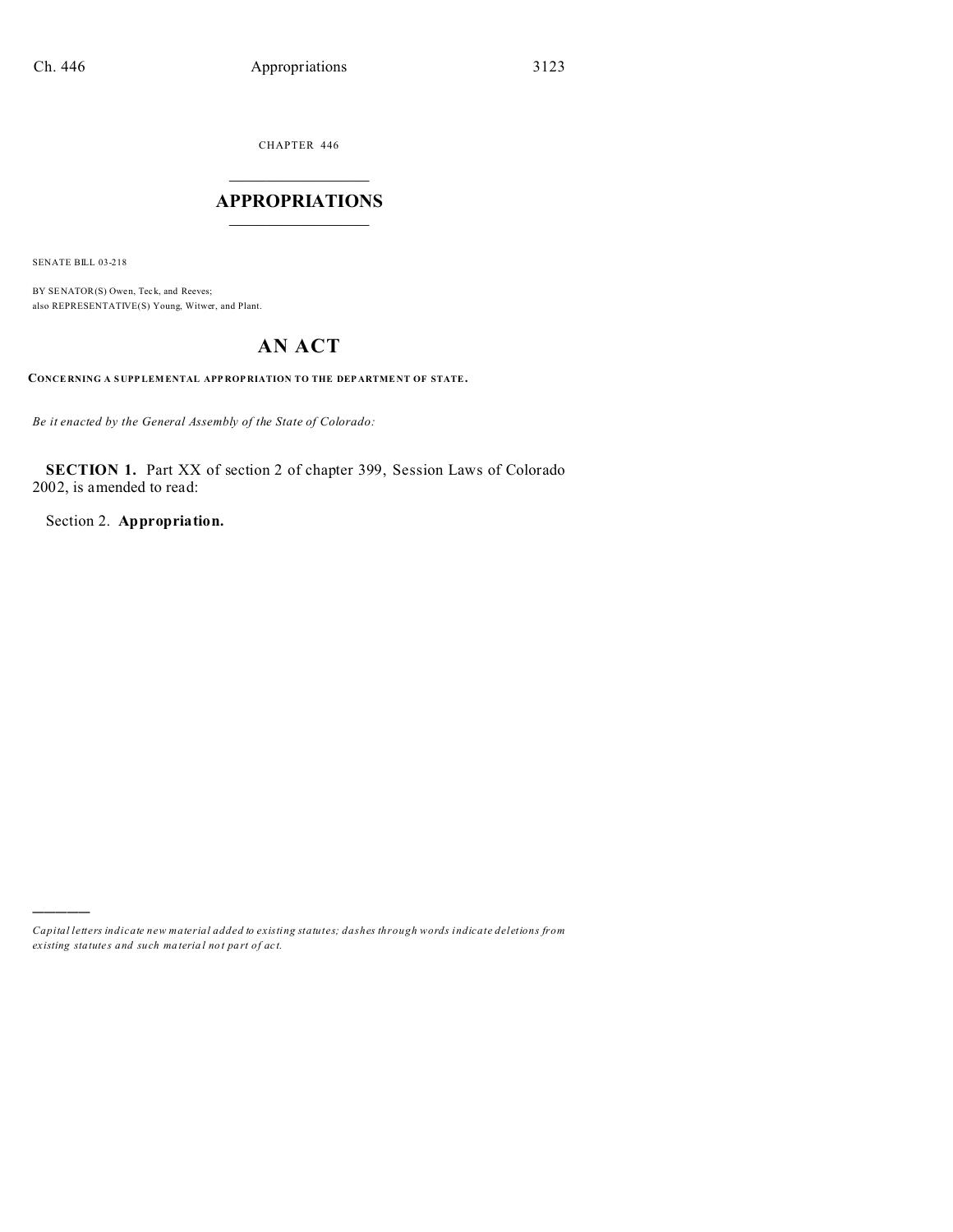## Ch. 446 Appropriations 3124

|          |       |                | APPROPRIATION FROM |              |               |              |  |
|----------|-------|----------------|--------------------|--------------|---------------|--------------|--|
| ITEM &   | TOTAL | <b>GENERAL</b> | GENERAL            | CASH         | CASH          | FEDERAL      |  |
| SUBTOTAL |       | <b>FUND</b>    | <b>FUND</b>        | <b>FUNDS</b> | <b>FUNDS</b>  | <b>FUNDS</b> |  |
|          |       |                | <b>EXEMPT</b>      |              | <b>EXEMPT</b> |              |  |
|          |       |                |                    |              |               | - CD         |  |

**PART XX**

**DEPARTMENT OF STATE**

#### **(1) ADMINISTRATION**

| Personal Services        | 2.985.341            |  |
|--------------------------|----------------------|--|
|                          | 3,017,858            |  |
|                          | $(67.9 \text{ FTE})$ |  |
|                          | $(68.9$ FTE)         |  |
| Health, Life, and Dental | 207,103              |  |
|                          | 183,373              |  |
| Short-term Disability    | 5,424                |  |
|                          | 4,915                |  |
| Salary Survey            | 211,100              |  |
| Performance-based Pay    |                      |  |
| Awards                   | 48,687               |  |
| Workers' Compensation    | 4,392                |  |
| Operating Expenses       | 438,415              |  |
| Legal Services for 2,070 |                      |  |
| hours                    | 123,786              |  |
| Administrative Law       |                      |  |
| Judge Services           | 38,711               |  |
|                          | 28,223               |  |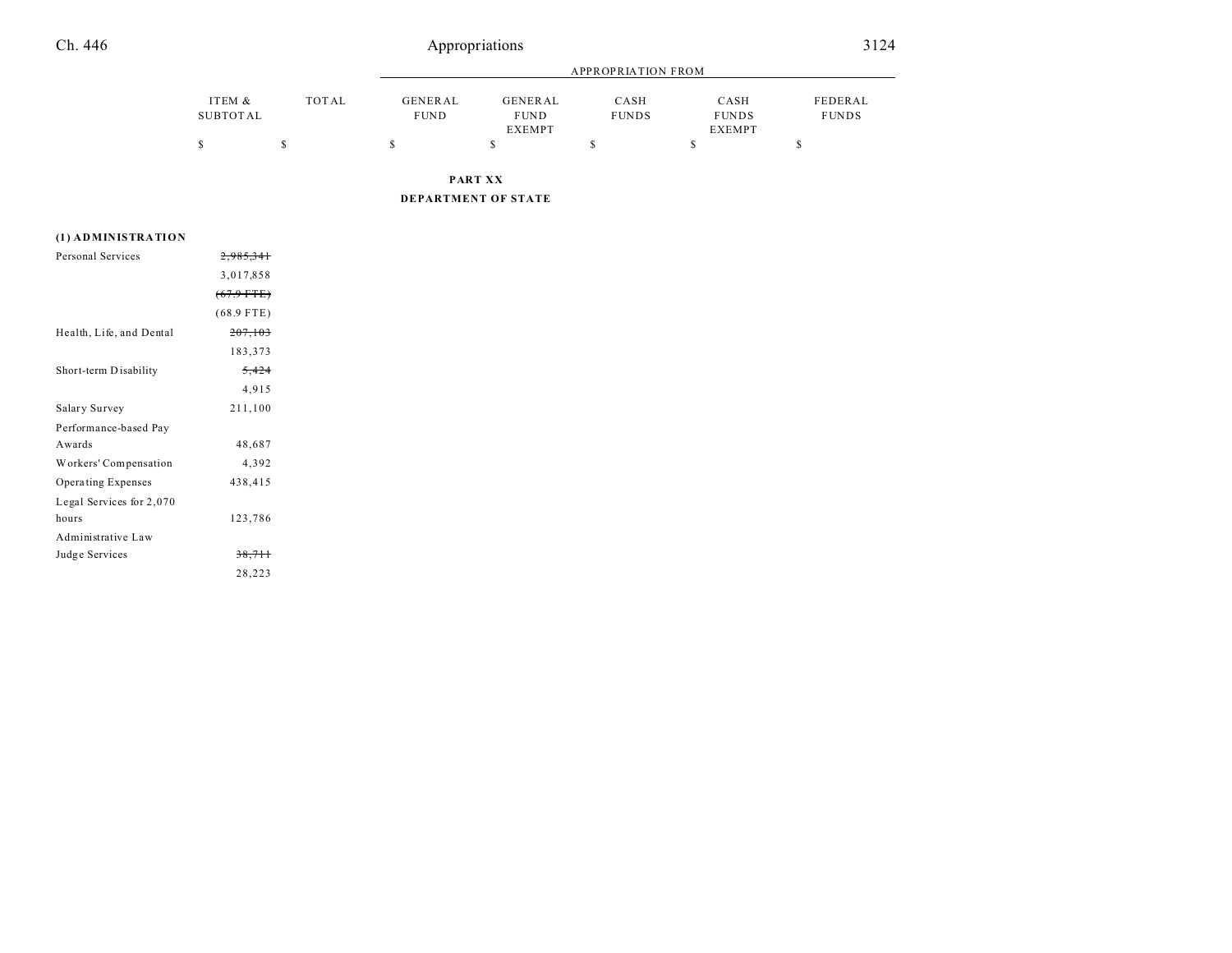| Purchase of Services from       |         |           |                        |
|---------------------------------|---------|-----------|------------------------|
| Computer Center                 | 4,155   |           |                        |
|                                 | 22,196  |           |                        |
| <b>MULTIUSE NETWORK</b>         |         |           |                        |
| <b>PAYMENTS</b>                 | 104,562 |           |                        |
| Payment to Risk                 |         |           |                        |
| Management and                  |         |           |                        |
| Property Funds                  | 13,826  |           |                        |
| Vehicle Lease Payments          | 1,900   |           |                        |
|                                 | 5,462   |           |                        |
| Leased Space                    | 675,494 |           |                        |
| <b>Indirect Cost Assessment</b> | 187,763 |           |                        |
| Discretionary Fund              | 5,000   |           |                        |
|                                 |         | 4,951,097 |                        |
|                                 |         | 5,075,052 | 5,075,052 <sup>a</sup> |

<sup>a</sup> Of this amount, <del>\$3,580,316</del> \$3,703,516 shall be from the Department of State Cash Fund, \$922,165 shall be from the Bingo Raffle Cash Fund, \$22 8,485 shall be from the Notary Administration Cash Fund, and \$220,131 \$220,886 shall be from the Central Information System Cash Fund.

#### **(2) SPECIAL PU RPO SE**

| <b>Bilingual Translation</b> | 1.000     |                     |
|------------------------------|-----------|---------------------|
| County Clerk Candidate       |           |                     |
| Reimbursement                | 500       |                     |
| Local Election               |           |                     |
| Reimbursement                | 876,270   |                     |
| Initiative and Referendum    | 400,000   |                     |
|                              | 1,277,770 | $1,277,770^{\circ}$ |

Ch. 446 Appropriations 3125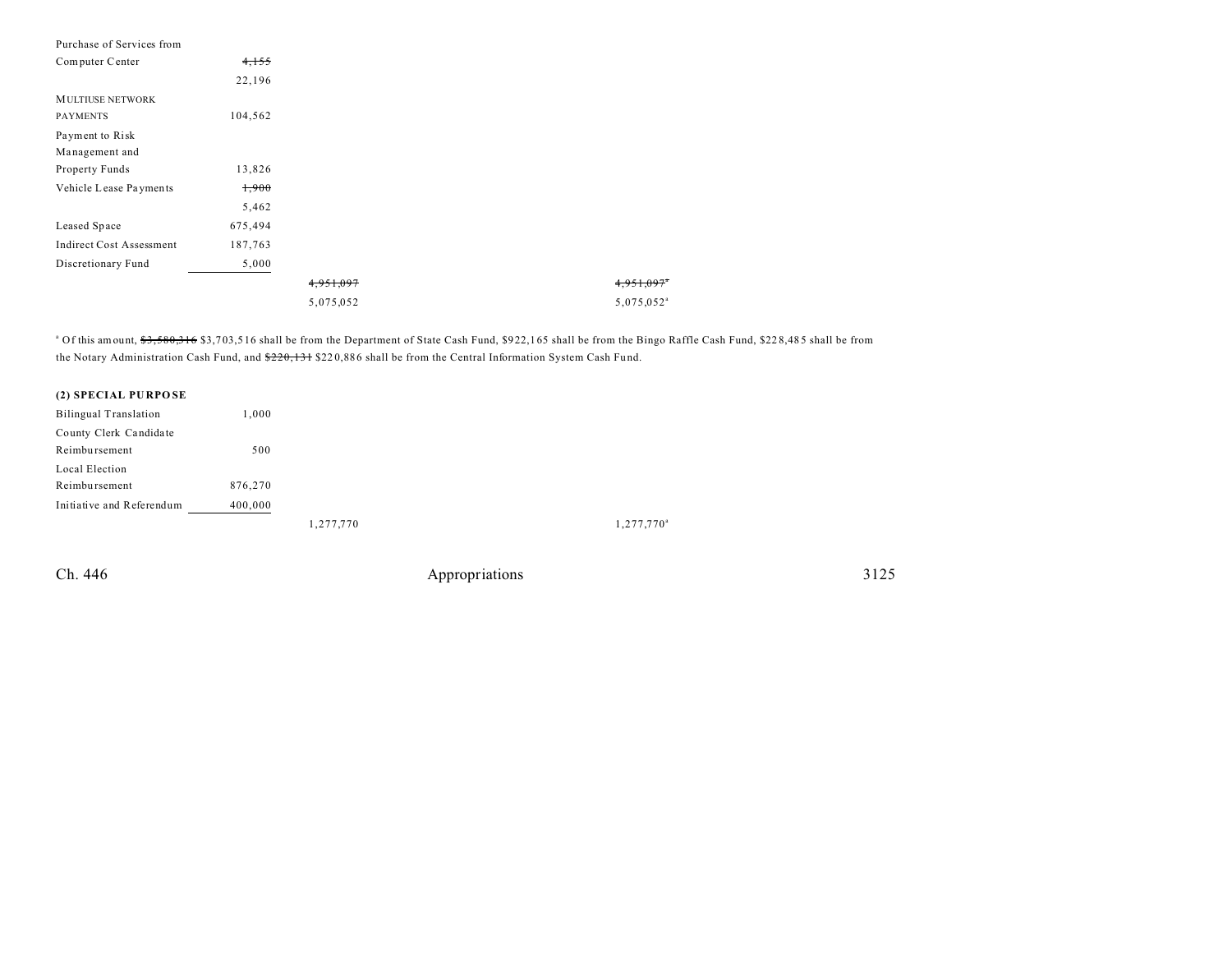### Appropriations

|                                                                                                                                          |                           |       | <b>APPROPRIATION FROM</b> |                                         |                      |                                       |                         |
|------------------------------------------------------------------------------------------------------------------------------------------|---------------------------|-------|---------------------------|-----------------------------------------|----------------------|---------------------------------------|-------------------------|
|                                                                                                                                          | ITEM &<br><b>SUBTOTAL</b> | TOTAL | GENERAL<br><b>FUND</b>    | GENERAL<br><b>FUND</b><br><b>EXEMPT</b> | CASH<br><b>FUNDS</b> | CASH<br><b>FUNDS</b><br><b>EXEMPT</b> | FEDERAL<br><b>FUNDS</b> |
|                                                                                                                                          | \$                        | \$    | \$                        | \$                                      | $\mathbb{S}$         | \$                                    | \$                      |
| <sup>a</sup> This amount shall be from the Department of State Cash Fund.<br>(3) INFORMATION TECHNOLOGY SERVICES<br>(A) Computer Systems |                           |       |                           |                                         |                      |                                       |                         |
| Personal Services                                                                                                                        | 2,178,359                 |       |                           |                                         | $2,178,359^{\circ}$  |                                       |                         |
|                                                                                                                                          |                           |       |                           |                                         | $(18.5$ FTE)         |                                       |                         |
| Operating Expenses                                                                                                                       | 497,365                   |       |                           |                                         | 497,365              |                                       |                         |
|                                                                                                                                          | 489,813                   |       |                           |                                         | $489,813^a$          |                                       |                         |
| Hardware/Software                                                                                                                        |                           |       |                           |                                         |                      |                                       |                         |

| Hardware/Software<br>Maintenance                                 | 697,832              |
|------------------------------------------------------------------|----------------------|
| <b>Information Technology</b><br>Asset Management <sup>236</sup> |                      |
|                                                                  | 541,219<br>3,914,775 |
|                                                                  | 3,907,223            |

<sup>a</sup> Of this amount, \$2,902,138 \$2,895,341 shall be from the Department of State Cash Fund, \$680,337 \$679,582 shall be from the Central Information System Cash Fund, \$226,779 shall be from the Bingo Raffle Cash Fund, and \$105,521 shall be from the Notary Administration Cash Fund.

| (B) Central Information System |         |                      |  |  |
|--------------------------------|---------|----------------------|--|--|
| Personal Services              | 388,008 | 388.008 <sup>a</sup> |  |  |
|                                |         | $(9.0$ FTE)          |  |  |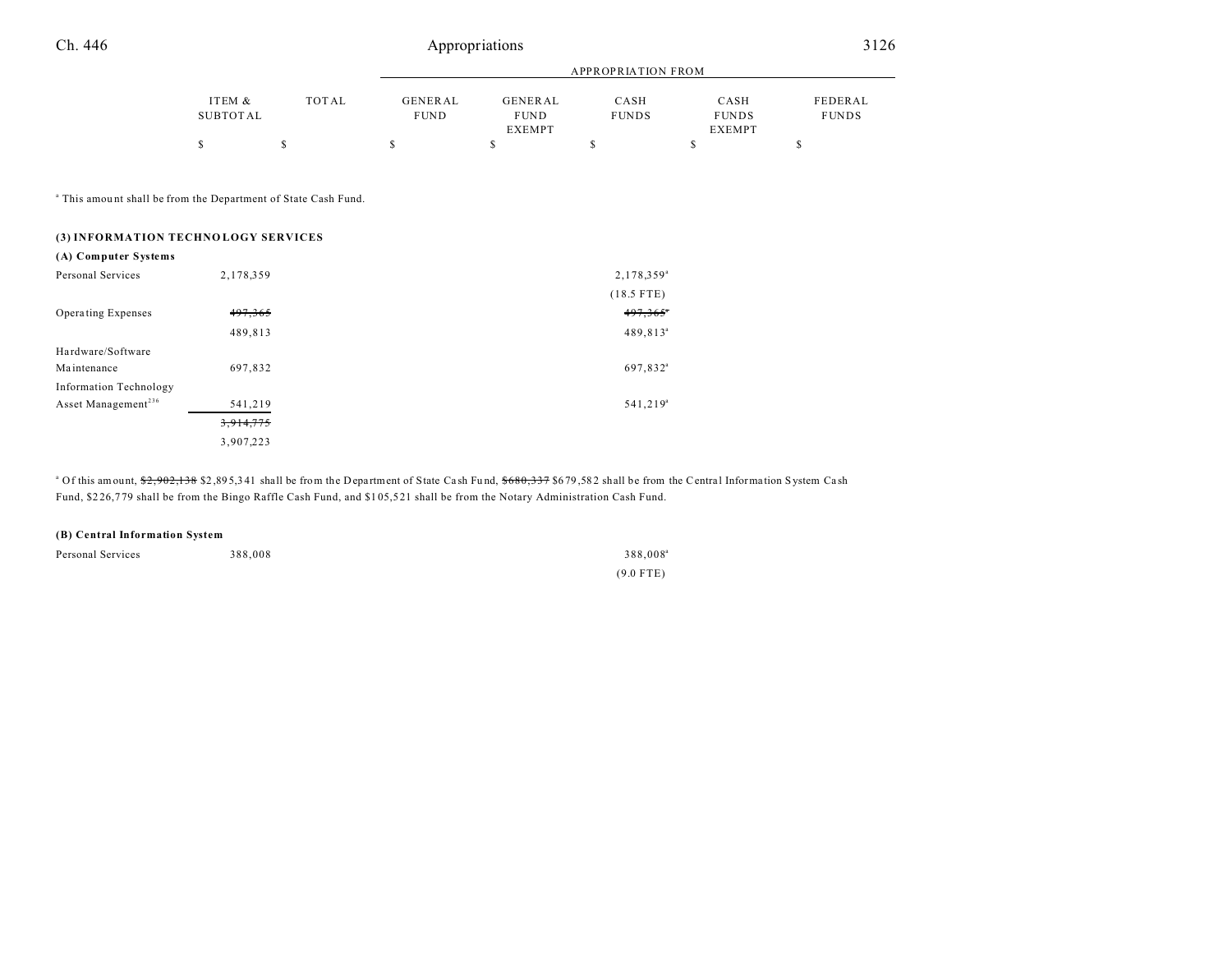| <b>Operating Expenses</b> | 93.802  | 93.802 <sup>a</sup> |
|---------------------------|---------|---------------------|
| Master List Distribution  |         |                     |
| Contract                  | 100,000 | $100.000^a$         |
|                           | 581.810 |                     |

<sup>a</sup>These amounts shall be paid from the Central Information System Cash Fund.

|                 | 4,496,585    |              |  |
|-----------------|--------------|--------------|--|
|                 | 4,489,033    |              |  |
|                 |              |              |  |
| TOTALS PART XX  |              |              |  |
| $(STATE)^{5,6}$ | \$10,725,452 | \$10,725,452 |  |
|                 | \$10,841,855 | \$10,841,855 |  |

**FOOTNOTES** -- The following statements are referenced to the numbered footnotes throughout section 2.

- 5 (Governor lined through this provision. See L. 2002, p. 3034.)
- 6 All Departments, Totals -- The General Assembly requests that copies of all reports requested in other footnotes contained in this act be delivered to the Joint Budget Committee and the majority and minority leadership in each house of the General Assembly. Each principal department of the state shall produce its rules in an electronic format that is suitable for public access through electronic means. Such rules in such format shall be submitted to the Office of Legislative Legal Services for publishing on the Internet. It is the intent of the General Assembly that this be done within existing resources.
- 236 Department of State, Information Technology Services, Information Technology Asset Management -- The Department of State is requested to provide to the Joint Budget Committee by September 1, 2002, a detailed inventory of Information Technology assets it intends to periodically replace. This inventory should include a

Ch. 446 **Appropriations** 3127